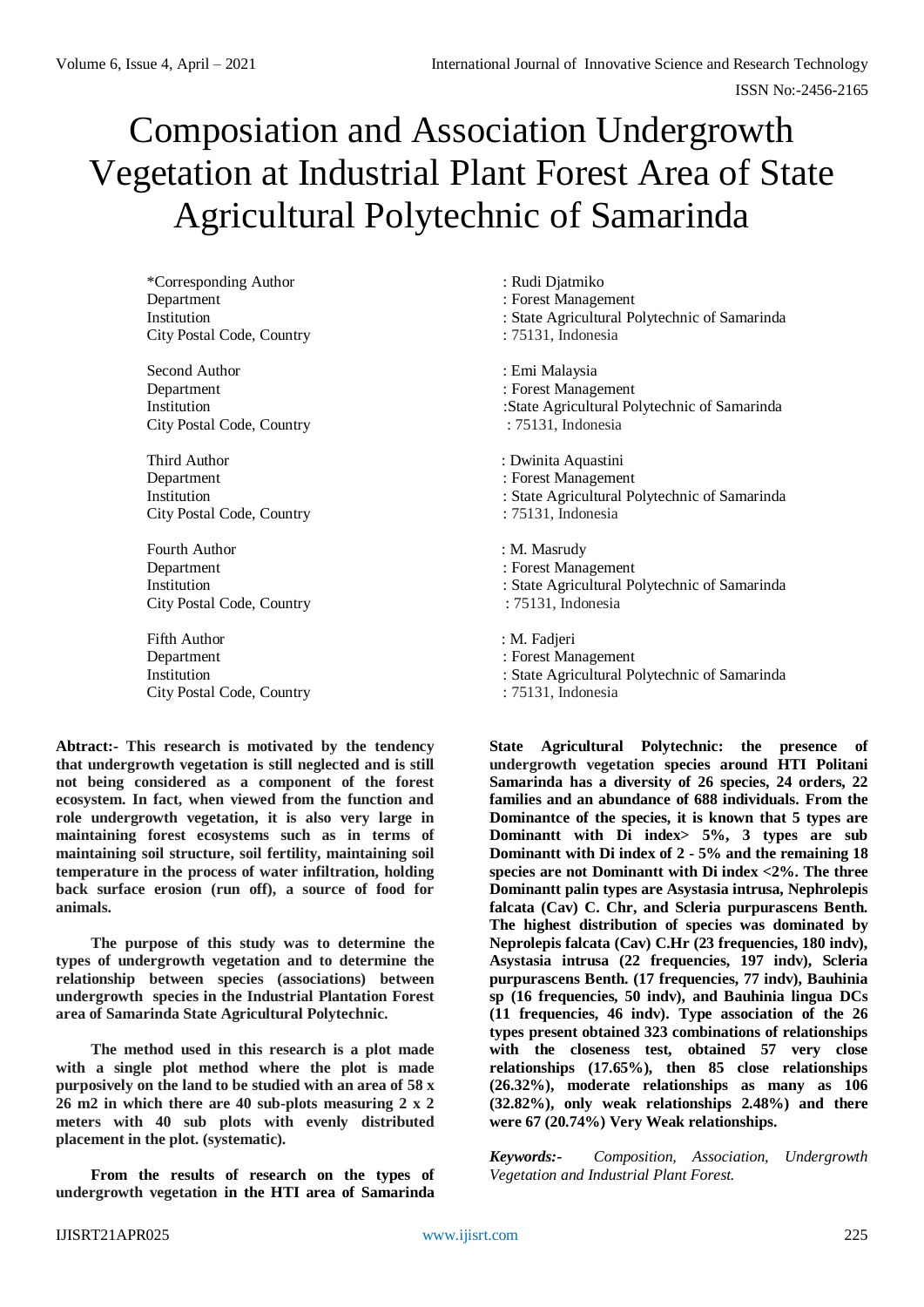#### ISSN No:-2456-2165

### **I. INTRODUCTION**

The diversity of living things or biodiversity has an important meaning to maintain the stability of the ecosystem. According to Anonymous (1994), biodiversity is the diversity among living things from all sources including land, oceans and other aquatic ecosystems as well as ecological complexes that are part of its diversity, including diversity within species, between species and ecosystems. Species diversity is a characteristic level in a community based on its biological organization, which can be used to express the structure of the community. A community is said to have high diversity if the community is composed of many species with the same and almost the same species abundance. Conversely, if a community is composed of few species and if only a few species are Dominantt, the species diversity is low (Umar, 2011). One of the ecosystem units that play an important role in maintaining the balance of the ecosystem is undergrowth vegetation. Plants that grow between the main trees will strengthen the soil structure of the forest. These undergrowth vegetation plants can function in absorption and help to resist falling water directly. The undergrowth vegetation can play a role in inhibiting or preventing rapid erosion. reducing surface runoff velocity, encouraging the development of soil biota which can improve soil physical and chemical properties and play a role in adding soil organic matter, thereby increasing soil resistance to erosion. According to Hilwan et al., (2013), the existence of undergrowth vegetation on the forest floor can function as an antidote to rainwater blows and surface runoff thereby minimizing the danger of erosion. The growth of undergrowth vegetation is also important in the forest ecosystem and determines the microclimate The description of the structure common to all tropical rainforests is manifested in the general description of the architecture, namely the stratification of tree stands (Richards, 1975). , canopy tiers). The top level is called the upper stratum (stratum A), below it is the stratum B, C, D or E. In the forest ecosystem there is tree stratification, one of which is undergrowth stratification. Lower plants in a stratified arrangement occupy layer D which has a height <4.5 m and a stem diameter of about 2 cm (Windusari et al, 2012). The types of undergrowth vegetation are annual, biennial, perennial and their distribution patterns are random, clustered and evenly distributed. The lower plants found are generally members of the Poaceae, Cyperaceae, Araceace, Asteraceae and Paku-pakuan tribes (Nirwani, 2010). The area of Industrial Plantation Forest located at Samarinda State Agricultural Polytechnic has an area of 0.6 ha, with a thickness of approximately 15o and there are Acacia, Gmelina, Karet, Sengon and Sungkai plants.

# **II. METHOD**

The materials used in this study were various types of undergrowth vegetation in the area of Industrial Plantation Forest State Agricultural Polytechnic of Samarinda. The tools used are stationery, machetes, meters, calculators, compasses, cameras, raffia ropes, labels, scissors, plastic bags. The method used in this research is a plot made with a single plot method where the plot is made purposively on

the land to be studied with an area of 58 x 26 m2 in which there are 40 sub-plots measuring 2 x 2 meters with 40 sub plots with evenly distributed placement in the plot. (systematic). Samples of undergrowth vegetation were taken which were recorded in a book and then counted and documented. The identification of undergrowth vegetation was carried out by matching the herbarium collection of understorey species and with the plant species identification identification book (Ngatiman and Murtopo Budiono, 2010). Then analysis and calculation of species composition data, family and number of individual undergrowth vegetation using the species Dominantce index (Di), the distribution of species (frequency) and knowing the closeness relationship between undergrowth vegetation species using the association index.

# **III. RESULTS AND DISCUSSION**

The results showed that the determination, distribution, Dominantce and abundance of undergrowth vegetation species in the HTI Politani area is shown in Table 1. The Chi-square value of undergrowth vegetation tennis in the HTI Politani area is shown in Table 2.

### **IV. CONCLUSION**

- 1. The presence of undergrowth vegetation species around HTI Politani Samarinda has a diversity of 26 species, 24 orders, 22 families and an abundance of 688 individuals.
- 2. From the Dominantce of the species, it is known that 5 types are Dominantt with Di index> 5%, 3 types are sub Dominantt with Di index of 2 - 5% and the remaining 18 species are not Dominantt with Di index <2%. The three Dominantt palin types are Asystasia intrusa, Nephrolepis falcata (Cav) C. Chr, and Scleria purpurascens Benth.
- 3. The highest distribution of species was dominated by Neprolepis falcata (Cav) C.Hr (23 frequencies, 180 indv), Asystasia intrusa (22 frequencies, 197 indv), Scleria purpurascens Benth. (17 frequencies, 77 indv), Bauhinia sp (16 frequencies, 50 indv), and Bauhinia lingua DCs (11 frequencies, 46 indv).
- 4. Type association of the 26 types present obtained 323 combinations of relationships with the closeness test, obtained 57 very close relationships (17.65%), then 85 close relationships (26.32%), moderate relationships as many as 106 (32.82%), only weak relationships 2.48%) and there were 67 (20.74%) Very Weak relationships.

# **V. ADVICE**

- 1. Given the complexity of the information obtained, it is necessary to carry out similar studies with different locations and methods in order to obtain better results.
- 2. Continue to explore the types and benefits after knowing the diversity of species in an effort to explore the potential, especially undergrowth vegetation.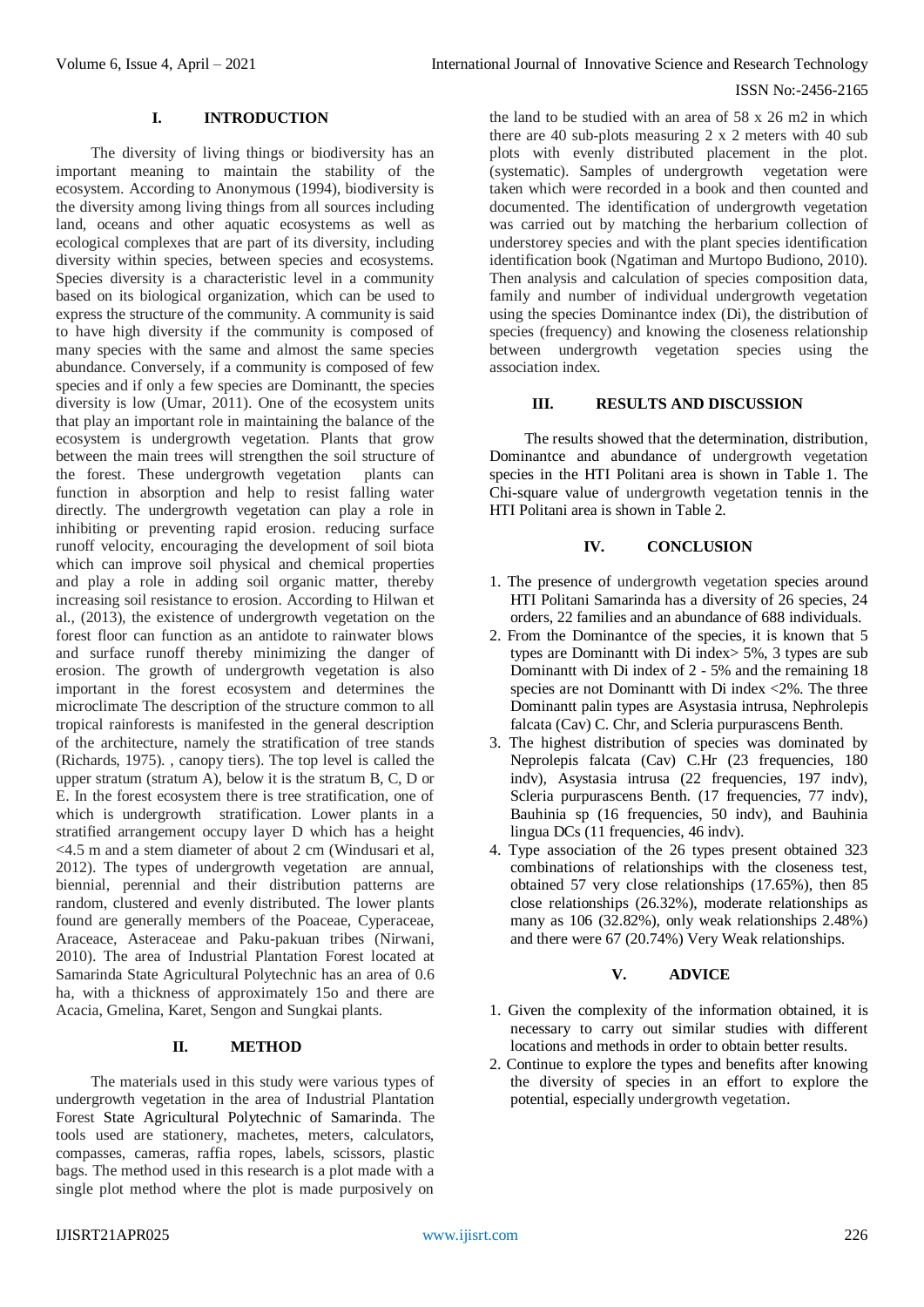ISSN No:-2456-2165

#### **REFERENCES**

- [1]. **Anonim. 1994.** Undang Undang Nomor 5 Tahun 1994 tentang pengesahan United Nations convention on Biological Diversity (Konvensi Perserikatan Bangsa – bangsa tentang Keanekaragaman Hayati).
- [2]. **Djatmiko R, 1999**. Hubungan Keeratan Permudaan Tingkat Semai dan Sapihan di Hutan Pendidikan Universitas Mulawarman Bukit Soeharto. Laporan Penelitian Dosen Politani.
- [3]. **Hilwan I, Mulyana D, Pananjung WD**. **2013**. Keaneka ragaman Jenis Tumbuhan Bawah Pada Tegakan Sengon Buto (Enterolobium cyclocarpum Griseb) dan Trembesi (Samanea saman Merr.) Di Lahan Pasca Tambang Batubara PT. Kitadin Embalut Kutai Kartanegara Kalimantan Timur. Jurnal Silvikultur Tropika.
- [4]. **Kershaw, K. A., 1979**. *Quantitatif and Dynamic Plant Ecology*, Edward Arnold Publishers, London.
- [5]. **Masrudy. 1995**. Studi Kandungan N, P, K, Mg dan PH Tanah Pada Hutan Sekunder Muda di Areal Politeknik Pertanian Negeri Samarinda.
- [6]. **Maisyaroh W, 2010**. Struktur Komunitas Tumbuhan Penutup Tanah di Taman Hutan Raya R. Soerjo Cangar, Malang
- [7]. **Nirwani Z**. Canbridge. Keanekaragaman Tumbuhan Bawah Yang Berpotensi Sebagai tanaman Obat Di Hutan TAMAN Nasional Gunung Leuser Sub Seksi Bukit Lawang (Skripsi). Fakultas Kehutanan Universitas Sumatra Utara
- [8]. **Melati F. 2007.** Metode Sampling Biologi. Bumi Aksara. Jakarta
- [9]. **Ngatiman dan Murtopo Budiono. 2010**. Jenis-jenis Gulma Pada Hutan Tanaman Dipterocarpa Di Kalimantan Timur. Balai Besar Penelitian Dipterocarpa. Samarinda
- [10]. **Rani, C., 2011**. Metode Pengukuran dan Analisis Pola Spasial (Dispersi) Organisme Bentik*.* [http://respository.unhas.ac.id.](http://respository.unhas.ac.id/) Diakses pada hari Kamis, 14 Desember 2016 pukul 15.30 WITA.
- [11]. **Richards**, **P.W. 1975**. The Tropical Rain Forest. And Ecology Study. Canbridge Univ. Press Canbridge.
- [12]. **Rohman, Fatchur dan I Wayan Sumberartha, 2001**, Petunjuk Praktikum Ekologi Tumbuhan, JICA, Malang.
- [13]. **Susanto E H. 2001.** Assosiasi jenis Permudaan Tingkat Semai dan Sapihan di Hutan Sekunder Politeknik Pertanian Negeri Samarinda. Samarinda.
- [14]. **Suwarto. 1993**. Studi Tentang Populasi Kera Berbulu Merah di Lingkungan Kampus Politeknik Pertanian Negeri Samarinda.
- [15]. **Syafei,** 1990, Dinamika Populasi: Kajian Ekologi Kuantitatif, Pustaka Sinar Harapan, Jakarta.
- [16]. **Umar, M. Ruslan. 2011.** Penuntun Praktikum Ekologi Umum. Laboratorium Ilmu Lingkungan Kelautan. Jurusan Biologi. Fakultas Matematika dan Ilmu Pengetahuan Alam. Universitas Hasanuddin. Makassar.
- [17]. **Utami S, Asmaliyah2, dan Azwar F, 2006.** Inventarisasi Gulma di bawah tegakan Pulai Darat (*Alstonia angustiloba Miq*.) dan hubungannya dengan pengendalian Gulma di Kabupaten Musi Rawas, Sumatera Selatan.

| No             |                 | <b>Genus</b> |                                 |      | <b>Abudance</b> |                  | <b>Dominasi</b>        |
|----------------|-----------------|--------------|---------------------------------|------|-----------------|------------------|------------------------|
|                | Family          |              | species                         | Indy | ni (%)          | <b>Frequency</b> |                        |
|                | Acanthaceae     | Asystasia    | Asystasia intrusa               | 197  | 28.634          | 22               | Dominantt              |
| $\overline{c}$ | Dryopteridaceae | Nephrolepis  | Nephrolepis falcata (Cav) C.Chr | 180  | 26.163          | 23               | Dominant               |
| 3              | Cyperaceae      | Scleria      | Scleria Purpurascens Benth      | 77   | 11.192          | 17               | Dominant               |
| 4              | Caesalpiniaceae | Bauhinia     | <i>Bauhinia</i> sp              | 50   | 7.267           | 16               | Dominant               |
| 5              | Caesalpiniaceae | Bauhinia     | Bauhinia lingua DC              | 46   | 6.686           | 11               | Dominant               |
| 6              | Flagellariaceae | Flelaria     | Flelaria sp                     | 29   | 4.215           | 9                | Sub<br>Dominant        |
| 7              | Melastomataceae | Clidemia     | Clidemia hirta (L) D.Don        | 17   | 2.471           | 1                | Sub<br>Dominant        |
| 8              | Poaceae         | Echinochloa  | Echinochloa colonum (L) Link    | 14   | 2.035           | 2                | Sub<br>Dominant        |
| 9              | Moraceae        | Merremia     | Merremia sp                     | 10   | 1.453           | 3                | <b>Not</b><br>Dominant |
| 10             | Blecnaceae      | Blechnum     | Blechnum Orientale L            | 9    | 1.308           | 8                | <b>Not</b><br>Dominant |
| 11             | Fabaceae        | Spatholobus  | Spatholobus ferrugineus Benth   | 9    | 1.308           | $\overline{2}$   | <b>Not</b><br>Dominant |
|                |                 |              | Lygodium microphyllum (Cav)     |      |                 |                  | <b>Not</b>             |
| 12             | Schizaceae      | Lygodium     | R.Br                            | 7    | 1.017           | 4                | Dominant               |
| 13             | Smilacaceae     | Smilax       | Smilax modesta DC               | 7    | 1.017           | 2                | Not<br>Dominant        |

Table 1. etermination, Distribution and Domination of Lower Plants in the industrial forest State Agricultural Polytechnic of Samarinda Area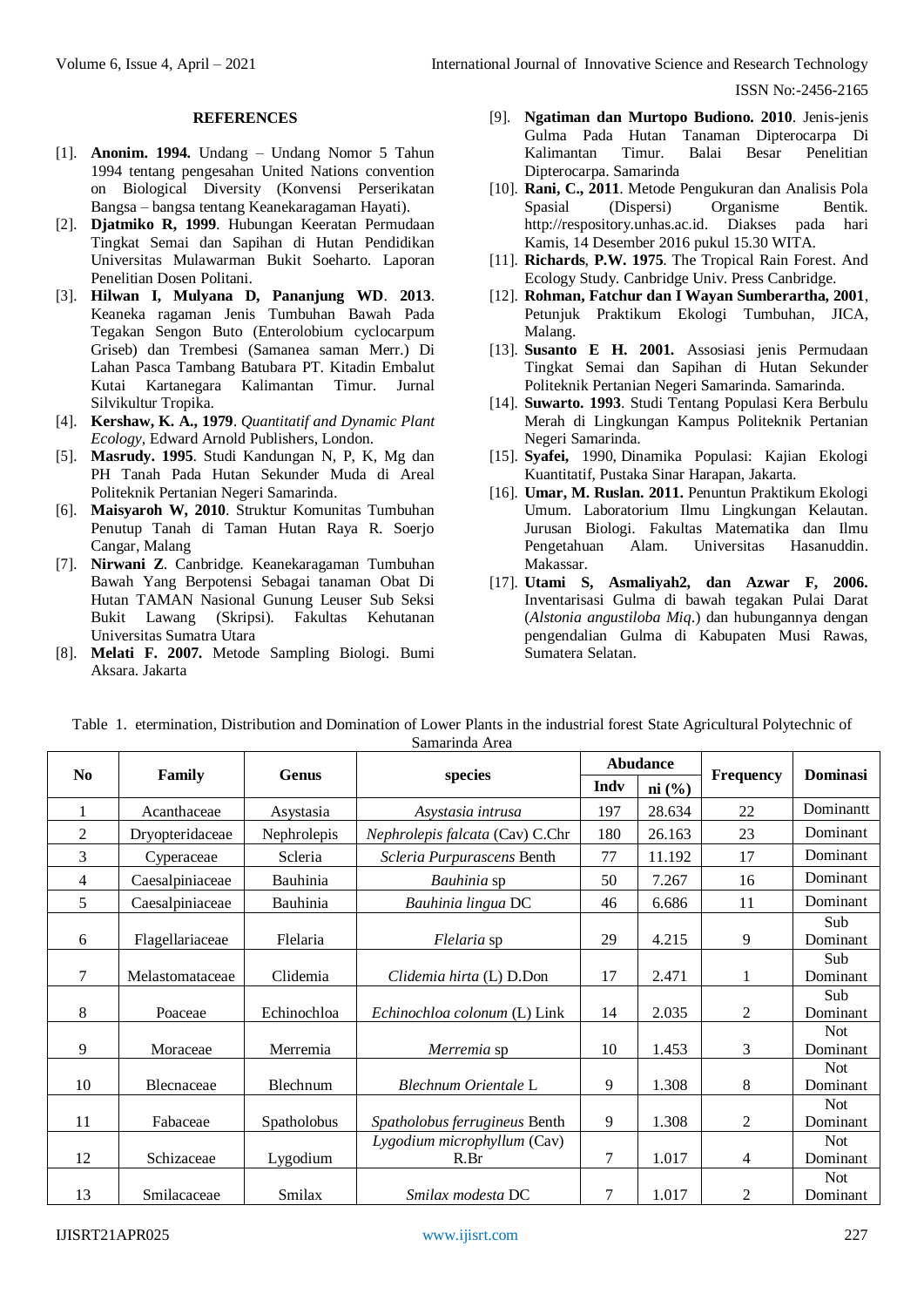ISSN No:-2456-2165

|        |                  |              |                              |                |       |                | <b>Not</b> |
|--------|------------------|--------------|------------------------------|----------------|-------|----------------|------------|
| 14     | Leeaceae         | Leea         | Leea indica (Burm.f) Merr    | 6              | 0.872 | 5              | Dominant   |
|        |                  |              |                              |                |       |                | <b>Not</b> |
| 15     | Lamiaceae        | Clerodendrum | Clerodendrum sp              | 5              | 0.727 | $\overline{2}$ | Dominant   |
|        |                  |              |                              |                |       |                | <b>Not</b> |
| 16     | Poaceae          | Centotheca   | Centotheca lappacea (L) Desv | 5              | 0.727 | 1              | Dominant   |
|        |                  |              | Lygodium Circinatum (Burm.f) |                |       |                | <b>Not</b> |
| 17     | Schizaceae       | Lygodium     | Sw                           | 4              | 0.581 | 3              | Dominant   |
|        |                  |              |                              |                |       |                | <b>Not</b> |
| 18     | Pandanaceae      | Freycinetia  | <i>Frevcinetia</i> sp        | 4              | 0.581 | $\mathbf{1}$   | Dominant   |
|        |                  |              |                              |                |       |                | <b>Not</b> |
| 19     | Araceae          | Alocasia     | Alocasia longiloba           | 3              | 0.436 | 1              | Dominant   |
|        |                  |              |                              |                |       |                | <b>Not</b> |
| 20     | Asteraceae       | Eupatorium   | Eupatorium inulifolium       | $\overline{2}$ | 0.291 | $\mathbf{1}$   | Dominant   |
|        |                  |              |                              |                |       |                | <b>Not</b> |
| 21     | Thelypteridaceae | Pronephrium  | Pronephrium nitidum Holtt    | $\overline{2}$ | 0.291 | 1              | Dominant   |
|        |                  |              |                              |                |       |                | <b>Not</b> |
| 22     | Sapindaceae      | Lipisanthes  | Lipisanthes sp               | 1              | 0.145 | 1              | Dominant   |
|        |                  |              |                              |                |       |                | <b>Not</b> |
| 23     | Verbenaceae      | Lantana      | Lantana camara               | 1              | 0.145 | 1              | Dominant   |
|        |                  |              |                              |                |       |                | <b>Not</b> |
| 24     | Melastomataceae  | Melastoma    | Melastoma malabathricum L    | 1              | 0.145 | $\mathbf{1}$   | Dominant   |
|        |                  |              |                              |                |       |                | <b>Not</b> |
| 25     | Costaceae        | Costus       | Costus speciosus             | 1              | 0.145 | 1              | Dominant   |
|        |                  |              |                              |                |       |                | <b>Not</b> |
| 26     | Icacynaceae      | Phytocrene   | Phytocrene sp                | 1              | 0.145 | 1              | Dominant   |
| Amount | 22               | 24           | 26                           | 688            | 100   | 140            |            |

Based on the range of Dominantce index values, it can be seen that the Dominantt undergrowth vegetation species (Di> 5%) in the study area were Asystasia intrusa, followed by Nephrolepis falcata (Cav) C. Chr, Scleria purpurascens Benth, Bauhinia sp and Bauhinia lingua. DC. There are three sub-Dominantt types (at 2 - 5%), namely Flelaria sp, Clidemia hirta (L) D. Don and Echinochloa colonum (L) Link. While the remaining 18 species are classified as non-Dominantt (Di <2%).

From the results of the distribution of understorey species, it is known that there are 5 most Dominantt species spreading in each research sub-plot, namely Neprolepis falcata (Cav) C.Hr (23 frequencies, 180 indv), Asystasia intrusa (22 frequencies, 197 indv), Scleria purpurascens Benth. (17 frequencies, 77 indv), Bauhinia sp (16 frequencies, 50 indv), and Bauhinia lingua DCs (11 frequencies, 46 indv).

| Table<br>value of understorey species in industrial forest plantations.<br>Samarinda<br>State Agricultural<br>Polytechnic<br>1-square |
|---------------------------------------------------------------------------------------------------------------------------------------|
|---------------------------------------------------------------------------------------------------------------------------------------|

| N <sub>0</sub> | <b>Species of plant</b>                            | Kode         | $\mathbf{A}$     | B                      | $\mathbf C$            | D                | E         | F         | G         | H         | $\mathbf I$ | $\bf J$ | K |
|----------------|----------------------------------------------------|--------------|------------------|------------------------|------------------------|------------------|-----------|-----------|-----------|-----------|-------------|---------|---|
| $\mathbf{1}$   | Scleria Purpurascens Benth                         | A            |                  |                        |                        |                  |           |           |           |           |             |         |   |
| $\overline{2}$ | Blechnum Orientale L                               | B            | 0.26<br>4        |                        |                        |                  |           |           |           |           |             |         |   |
| 3              | Asystasia intrusa                                  | $\mathsf{C}$ | 1.21<br>6        | 0.34<br>$\Omega$       |                        |                  |           |           |           |           |             |         |   |
| $\overline{4}$ | Bauhinia lingua DC                                 | D            | 1.70<br>9        | 2.38<br>2              | 0.15<br>3              |                  |           |           |           |           |             |         |   |
| 5              | Bauhinia sp                                        | E            | 0.72<br>$\Omega$ | 3.70<br>6              | 2.22<br>6              | 1.88<br>6        |           |           |           |           |             |         |   |
| 6              | Circinatum<br>Lygodium<br>(Burm.f) Sw              | F            | 0.88<br>6        | 0.92<br>9              | 1.05<br>2              | 0.19             | 3.46<br>2 |           |           |           |             |         |   |
| $\overline{7}$ | Lygodium<br>microphyllum<br>$(Cav)$ $R.$ <i>Br</i> | G            | 3.92<br>5        | 3.98<br>9              | 0.76<br>6              | 2.91<br>$\Omega$ | 3.70<br>6 | 3.20<br>5 |           |           |             |         |   |
| 8              | Flelaria sp                                        | H            | 1.03<br>$\Omega$ | 2.72<br>$\overline{4}$ | 1.21<br>8              | 2.80<br>5        | 0.48<br>4 | 0.06<br>3 | 0.00<br>8 |           |             |         |   |
| 9              | Clerodendrum sp                                    | I            | 3.59             | 6.53<br>2              | 0.01<br>$\overline{0}$ | 3.09<br>$\Omega$ | 3.46<br>2 | 4.88<br>9 | 6.53<br>2 | 3.09<br>2 |             |         |   |
| 10             | Leea indica (Burm.f) Merr                          | J            | 0.36             | 2.70                   | 0.01                   | 4.03             | 0.23      | 2.52      | 2.70      | 3.46      | 1.319       |         |   |